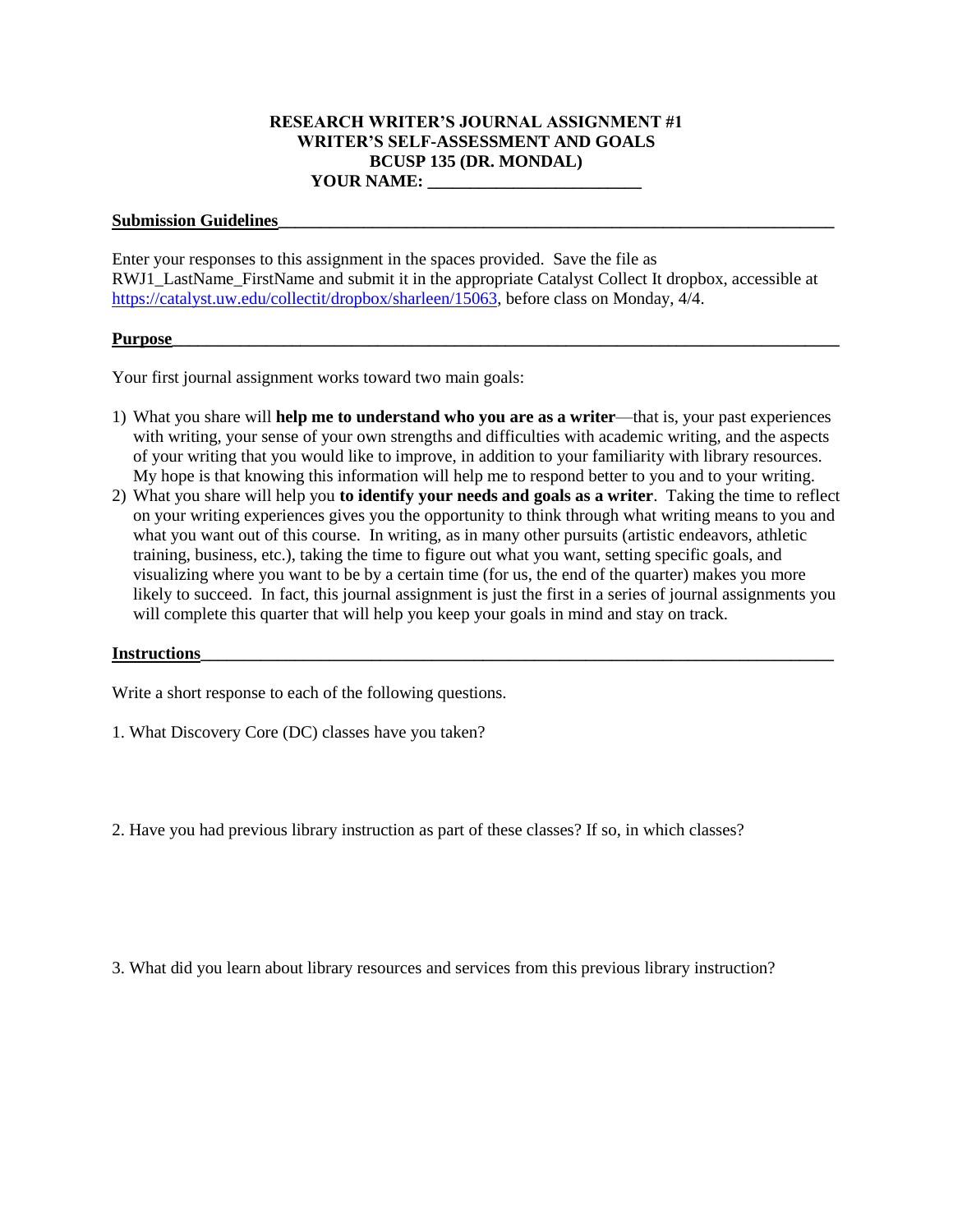4. Why are you taking this course? What are the skills/interests you hope to develop in the course? What are the top three goals you want to set for your work in this course this quarter?

5. Based on your previous experiences with academic writing, what are some of the most helpful things an instructor has done to help you improve your writing? What are some of the least helpful things an instructor has done that have detracted from your learning experience as a reader and writer?

6. What do you feel your strengths are as a writer?

- 7. What do you feel your difficulties are as a writer?
- 8. Working with others is crucial for success in a diverse range of social and professional environments. In this course, you will be required to work closely with others on a regular basis for writer's conferences and peer reviews. What is the most rewarding learning experience you have ever had, in an academic setting, with group work? What strengths do you feel you bring to group work, partnered work, or other class activities that require you to work closely with another person? What are some of the things you can improve about how you function in a group?